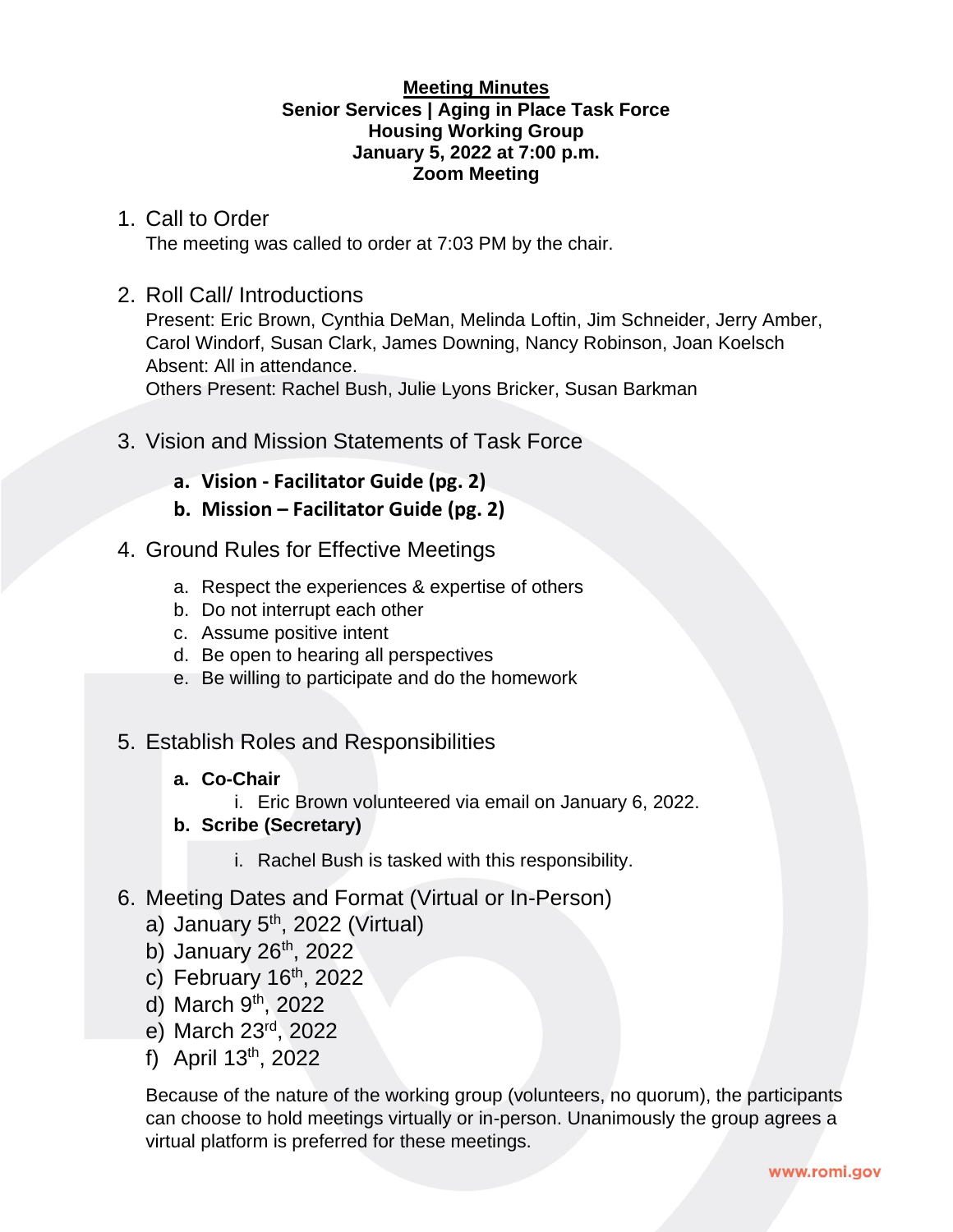- 7. Review of Data Collected to date through Focus Groups, Citizen Surveys, other Outreach
	- a. Review the Data summary including population trends showing  $65+$  growth of  $\sim$ 4,700 (47%) and decrease of under 65 of ~2,500 (5%)
	- b. Review Housing specific data summary on pgs. 12-13
	- c. Review Community Survey Results on Housing related questions (14,15,16,17,18 32 & 37)
	- d. Review AARP Livability Index Comparisons (RO, Berkley, MH)

The data reviewed can be found in the following documents: the [Aging in Place Draft Data](https://www.romi.gov/DocumentCenter/View/31840/Aging-in-Place-Draft-Data-Summary-Data-Summary-Dec2021)  [Summary,](https://www.romi.gov/DocumentCenter/View/31840/Aging-in-Place-Draft-Data-Summary-Data-Summary-Dec2021) the [Aging in Place Task Force Community Survey Results,](Aging%20in%20Place%20Task%20Force%20Royal%20Oak%20Age%20Friendly%20Community%20Survey%20Results%20Dec2021.pdf) and the [AIP Boston](https://www.romi.gov/DocumentCenter/View/31839/RO-AIP-Boston-Plan-2017-Housing-Results)  [Plan 2017 Housing Results.](https://www.romi.gov/DocumentCenter/View/31839/RO-AIP-Boston-Plan-2017-Housing-Results)

There was discussion about building single-family and apartments concentrated on seniors, specifically near downtown. City departments welcome this feedback, particularly during the Master Plan update (expected to begin within the next 24 months).

Real estate development, particularly senior housing, relies on financing through HUD, the state, or federal funding. One of the issues in Royal Oak is, initially, land costs (which can't easily be solved due to high density). We can make recommendations but would be more effective if the group is realistic about what we can accomplish (financially) and the impact it will have.

The group discussed the preference for diverse demographics in their communities and wanting more intergenerational interaction. Senior high rises are highly isolating and not preferred by this group. Though they aren't preferred, it was worth noting that apartment buildings can provide efficient housing in a city that's built out like Royal Oak.

Finding unutilized space in Royal Oak was discussed, with the intention to determine if it is suitable for senior housing. The group discussed types of housing and the choices that could be made available to them early in the planning process by City staff and developers.

Co-operative management of buildings as a management practice was discussed, where property owners are encouraged to participate in the leasing of their homes, programming, etc. This relationship allows renters have a real sense of ownership and programming (i.e., block club parties) brings people out of their units and fosters a sense of community.

The state of Michigan has put additional emphasis on walkable communities, which is something that Royal Oak already succeeds at.

James will find out what the waitlist and application process is like for Barton Towers and Royal Oak Manor. The long wait lists speak to the demand for affordable senior housing.

The Villages of Royal Oak seems extremely successful - lots of components that people seem to want in terms of housing type options, adaptive reuse of land (previously a closed school)

The group discussed strategies and programs to support folks that would like to stay in the home that they're in, as opposed to building new expensive housing units.

[Beacon Hill Village](https://www.beaconhillvillage.org/) – A desirable community example from Boston, MA